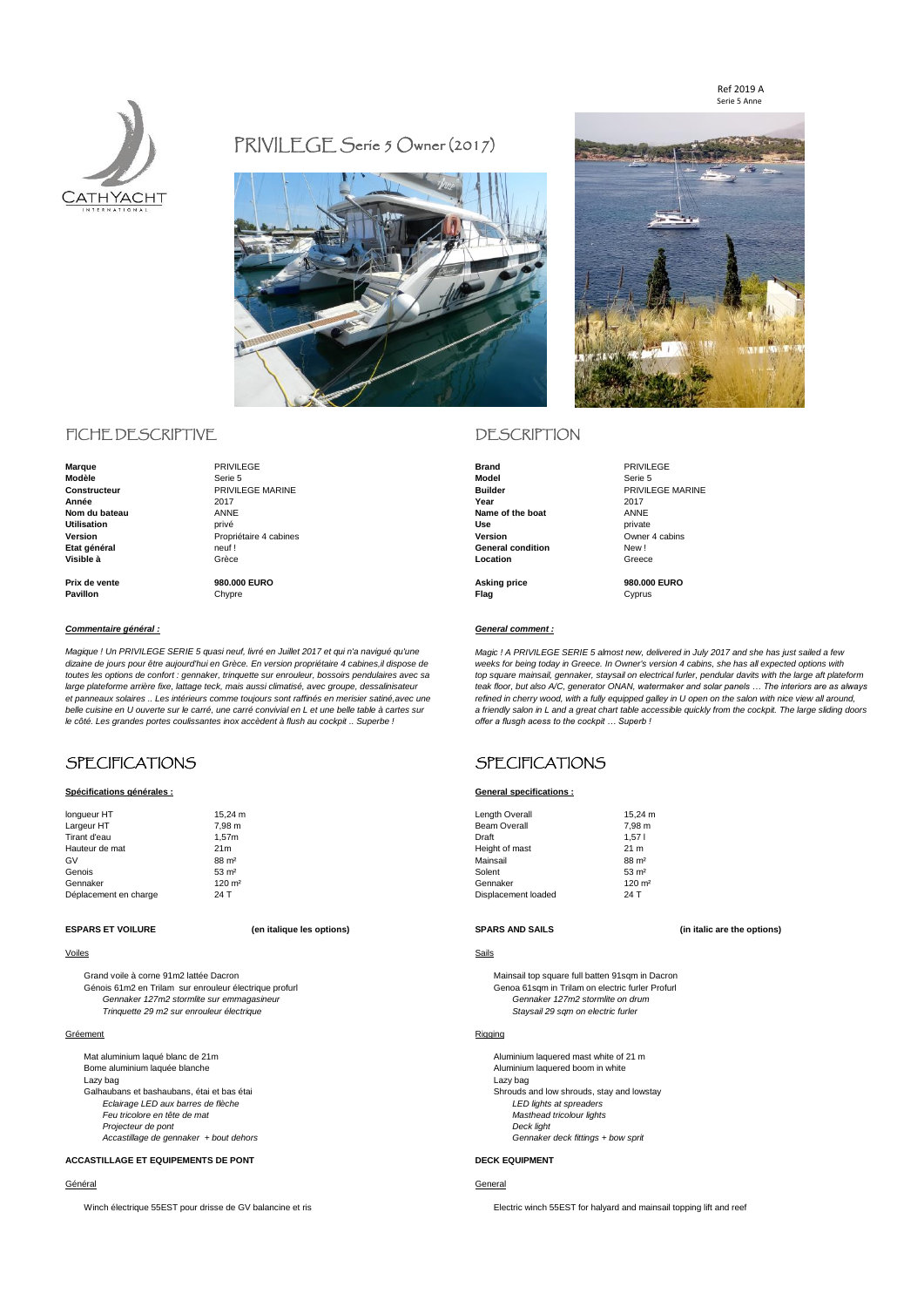Winch électrique sur roof 60 EST pour génois<br>
Winch manuel 45 en pied de mat<br>
Winch manuel 45 en pied de mat Winch manuel 45 en pied de mat<br>
Winch manuel 45 en pied de mat<br>
Winch électrique 52EST pour palan d'écoute de GV<br>
Manual winch 52EST for mainsheet traveller Winch électrique 52EST pour palan d'écoute de GV<br>
Tous les taquets inox<br>
Tous les taquets inox Tous les taquets inox and the state of the state of the state of the state of the state of the state of the state of the state of the state of the state of the state of the state of the state of the state of the state of t Hauteurs filières USCG 3 rangées<br>Hauteurs filières USCG 3 rangées<br>2 winches électriques pour gennaker<br>2 electric winches for gennaker *2 winches électriques pour gennaker 2 electric winches for gennaker 2 marches repliables en tête de mat 2 folding steps on top of mast*

Davier avant inox avec 1 taquet and 1 cleat and 1 cleat Anchor roller and 1 cleat Anchor roller and 1 cleat and 1 cleat 2 trampolines 2 trampolines filets enduit<br>2 trampolines filets enduit entrepreneurs and the comparison of the comparison of the Police of The Police Pol<br>2 trampolines filets enduited by the Police of The Police of The Police of The Poli Poutre avant avec martingale alu laquée **Francisco et au contre avant avec martingale** aluminium avec martingale alu<br>
Poutre avant avec martingale alu laquée **Francisco et au contre avant avec martinium** Electric windlass Guindeau électrique Lewmar 1600W 2 pointes avant pour stockage 2 bow peaks for storage 2 balcons avant avec assise teck<br>2 fails de génois sur roof avec butée, avale tout, poulies et bloqueurs<br>2 genoa travellers on roof with all hardware 2 rails de génois sur roof avec butée, avale tout, poulies et bloqueurs *Accastillage de gennaker avec bout dehors Gennaker deck fittings with bow sprit 2 winchs ST60 électriques pour gennaker 2 electric ST60 winches for gennaker*

### Cockpit arrière Aft cockpit arrière de la controlle de la cockpit de la cockpit de la cockpit de la cockpit de la cockpit de la cockpit de la cockpit de la cockpit de la cockpit de la cockpit de la cockpit de la cockpit de

Poste de barre mi hauteur avec banquette double + cale pied Network Chaises and Helmstation at cockpit roof with double bench + foot step<br>Table en teck repliable avec chaises teck Network of the pied Network of Table and t Banquette en L avec coussins en Silvertex **Benches with cushions and in silvertex** Benches with cushions and in silvertex Plancher tout teck Floor all teak Coffres de rangement en fond de plancher en fond to the storage lockers in floor<br>
Hardtop polyester avec éclairage en fond the storage lockers in floor<br>
Hardtop GRP with lights Hardtop polyester avec éclairage 2 balcons arrières 2 aft pushpits<br>
Porte d'accès au carré coulissante inox 3 vantaux<br>
2 partier de l'accès du carré coulissante inox 3 vantaux *Commande filaire de guindeau + compteur de chaine Wired control for windlass + chain counter Toiles de fermeture complète de cockpit Complete enclosure for cockpit Equipet dans le cockpit avec porte teck Storage in cockpit with teak door*

Plateforme arrière lattée teck<br>
Plateforme arrière lattée teck Aft teak plateform<br>
Plateforme arrière tensor is a supportented by the state of cold Echelle de bain et douche de pont froid / chaud<br>Echelle de bain et douche de pont froid / chaud<br>Jupes lattées teck Stransoms with teak Jupes lattées teck *2 bossoirs inox pendulaires électriques 2 pendular electric davits*

## **AMENAGEMENT INTERIEUR INTERIOR LAYOUT**

### Privilège série 5 N°12 Annette

*Hublots ouvrants de bordé Opening portholes on hulls sides*

### Pont avant Forward deck and the second second second second second second second second second second second second second second second second second second second second second second second second second second second s

Porte designed access door to salon in stainless steel 3 panels<br>Wired control for windlass + chain counter *Bimini protection barreur Bimini for helmstation protection*

### Jupes et plateforme **Transoms and plateform Transoms and plateform**



Version Propriétaire 4 cabines avec 4 salles d'eau<br>Cuisine en haut en U avec plan de travail en corian blanc et dessus de bar gris Calley up in U with white corian worktop and top of bar grey Cuisine en haut en U avec plan de travail en corian blanc et dessus de bar gris Menuiserie merisier satiné et plancher raynuré *Menuiserie merisier satiné et plancher raynuré Mat cherry wood carpentry with streamfloor floor*

Cuisine sur nacelle en U, vue panoramique comprenant : Galley in U shape with panoramic view including : Nombreux rangements et poubelle and the Numerous storage and garbage bin<br>
Plan de travail en corian noir and the Numerous storage and garbage bin<br>
Worktop in black corian Plan de travail en corian noir Evier simple avec mitigeur and the single sink with faucet of the single sink with faucet of the single sink with faucet<br>Plaque de cuisson 4 feux gaz de la cooker and the single sink with faucet of the single sink with fau Four gaz avec grill Gaz over with grill Gaz over with grill Gaz over with grill Gaz over with grill Gaz over with grill Gaz over with grill Gaz over with grill Gaz over with grill Gaz over with grill Gaz over with grill Ga Lave vaisselle 12c<br>Réfrigérateur inox 130L Frigonautica de la comme de la comme de la comme de la comme de la comme de la comme d<br>Principal de la comme de la comme de la comme de la comme de la comme de la comme de la comm Réfrigérateur inox 130L Frigonautica

Interior seating area in Silvertex colour beige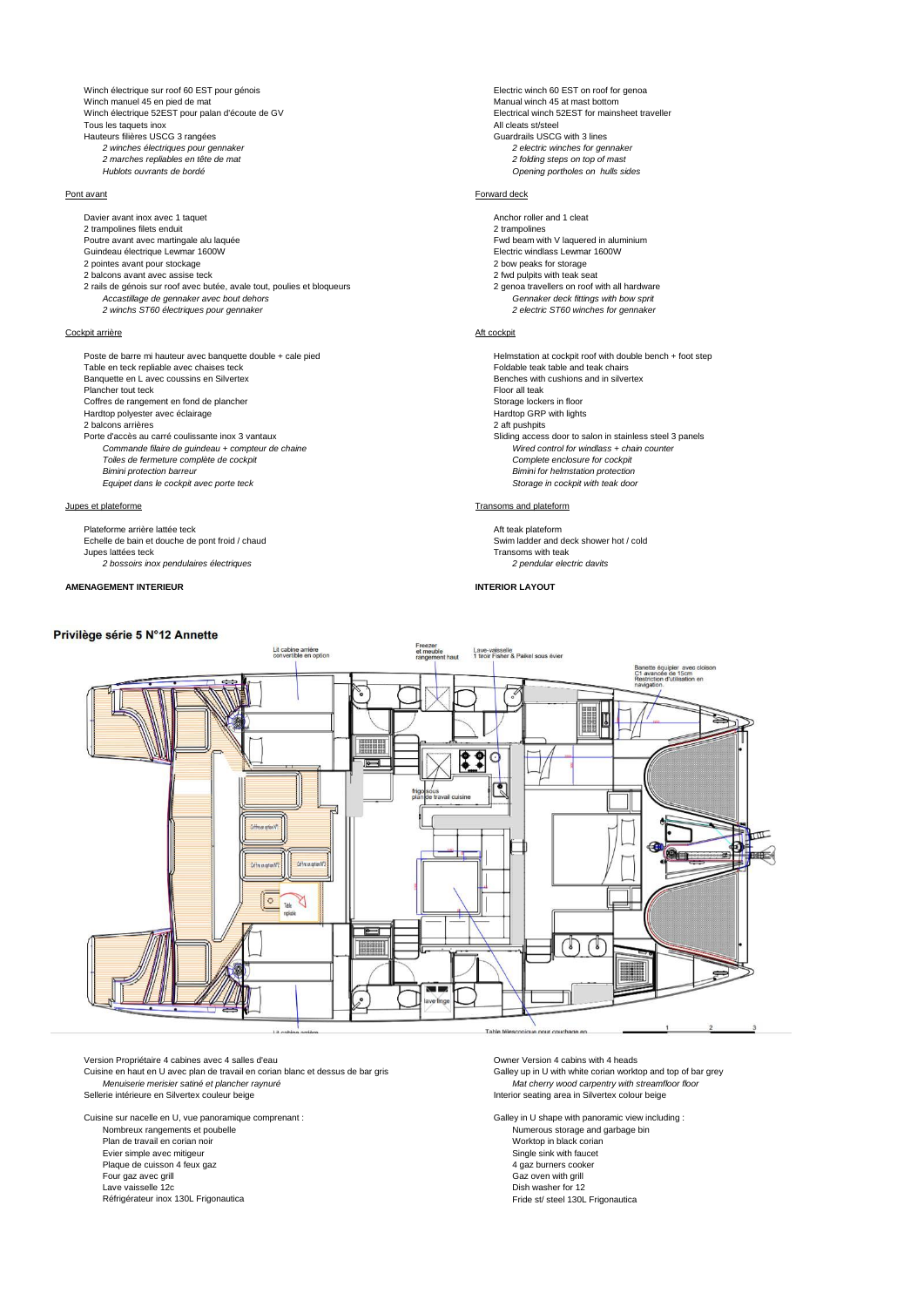Table à cartes à l'entrée sur babord Chart table at the main entrance on port Tableaux électriques<br>
Rangements et électronique<br>
Rangements et électronique Carré en L avec grande table télescopique

1 cabine double centrale Propriétaire avec lit de 160X200<br>1 salle d'eau privative avec douche séparée et 2 vasques<br>1 salle d'eau privative avec douche séparée et 2 vasques

- 1 cabine simple avant babord 110x200 + salle d'eau privative 1 single 1 single port fwd cabin 110X200 + headroo<br>1 single port fwd avec 2 lits simples 1 single beds<br>1 aft port double cabin with 2 single beds
- 1 cabine arrière babord avec 2 lits simples
- 1 cabine arrière tribord avec lit double 140X200<br>2 salles d'eau privative avec douche séparée et rangements de la comme de la comme de la private heads with separate shower
- 2 salles d'eau privative avec douche séparée et rangements<br>4 WC eau douce électriques Tecma

Coursive tribord avec lave linge sechant 7KG<br>Coursive babord avec frigo 160L Frigonautica et congélateur 110L<br>
Coursive babord avec frigo 160L Frigonautica et congélateur 110L<br>
Starboard gangway with fridge 160L and freeze Coursive babord avec frigo 160L Frigonautica et congélateur 110L

### **PLOMBERIE PLUMBING**

2 réservoirs GO de 400L<br>
2 réservoirs eau douce de 300L<br>
2 x 300 L water tanks 2 réservoirs eau douce de 300L<br>2 x 300 L water tanks<br>2 x 100 L holding tanks 2 x 100 L holding tanks 2 réservoirs eaux noires de 100L<br>4 pompes de cale électriques et 2 pompes manuelles<br>2 x 100 L holding tanks and 2 manual 4 pompes de cale électriques et 2 pompes manuelles 4 electric bilge pumps and 2 manual electric bilge pumps and 2 manual electric bilge pumps and 2 manual electric bilge pumps and 2 manual electric bilge pumps and 2 manual 4 pompes de douche de douche de la competition de la competition de la competition de la competition de la competition de la competition de la competition de la competition de la competition de la competition de la competi Ballon d'eau chaude 40L<br>
Groupe d'eau sous pression est en la reconnu de la proponent de la reconnu de la reconnu de la reconnu de la r<br>
Pressurized water system Groupe d'eau sous pression<br>
Possurized water system<br>
Pompes de cale electriques et manuelles Pompes de cale electriques et manuelles<br>
VC Tecma électriques eau douce<br>
VC Tecma électriques eau douce<br>
Electric toilets fresh water Tecma WC Tecma électriques eau douce<br>
Prise de quai eau douce *Dessalinisateur Dessalator 160L/H Watermaker Dessalator 160L/H*

### **ELECTRICITE et CONFORT ELECTRICALS and COMFORT**

Circuit 220V/ 50HZ 12V Circuit 220V/50HZ 12V Batteries servitude 4 x 200A gel + 1 batteries 200A gel pour electronique<br>Batteries démarrage 2 x 100A<br>Starting batteries 2 x 100A Chargeur / convertisseur 100A/3000W Prise de quai 230V 50HZ<br>Eclairage LED<br>Eclairage LED Eclairage LED<br>
Eclairage de courtoisie intérieur et extérieur<br>
Eclairage de courtoisie intérieur et extérieur<br>
Courtesy lights inside and outside Eclairage de courtoisie intérieur et extérieur<br>
Panneaux solaires flexibles 5 x 100W sur roof<br>
Panneaux solaires flexible 5 x 100W sur roof *Panneaux solaires flexibles 5 x 100W sur roof Solar panels flexible 5 x 100W on roof Groupe ONAN 11 kw 220V/ 50HZ avec séparateur eau/gaz Generator ONAN 11 kw 220V/50HZ with separator gaz/water Variateur d'intensité éclairage cockpit et carré Lights dimmer in cockpit and salon Détecteur fuite de gaz* 

### **MOTORISATION ET HELICES ENGINES AND PROPELLERS**

*2 moteurs Yanmar 80CV SD 4JH80CR 2 Yanmar 80HP engines 4JH80CR 2 Hélices repliables quadripales MaxProp 2 folding 4 blade propellers Maxprop*

## **ELECTRONIQUE ET HIFI ELECTRONICS AND HIFI**

Table à cartes<br>
Répétiteur de centrale de nav i70<br>
Répétiteur de centrale de nav i70 Répétiteur de centrale de nav i70  $\overline{R}$  Navstation repeater in the Navstation repeater in the Navstation repeater in the Navstation repeater in the Navstation repeater in the Navstation repeater in the Navstation repeat VHF Ray 260 E<br>Ecran multi GS125 12" AIS 650 émetteur / récepteur and the second text of the second text of the South AIS 650 issuer / receiver AIS<br>AIS 100 coupleur actif

Poste de pilotage **Helmstation**<br>Centrale de nav i70 **Maximum Centrale de nav i70** Naviga Pilote automatique P70<br>GPS antenne active GPS antenne active CPS active antenna computer of the GPS active antenna computer antenna computer antenna computer antenna computer antenna computer antenna computer antenna computer antenna computer antenna computer and

Hifi et Autres Entertainment and Others Antenne TV hertzienne Antenne Antenne Antenne Antenne Antenne Antenne Antenne TV hertzian

4 Aussières d'amarrage et 8 parebattages<br>Mouillage principal DELTA 40kg + 75m de chaine diam 12 + 30m cablot Main mooring DELTA 40kg + 75m chain diam 12 + 30m rode Mouillage secondaire BRITANY 35kg + 25m de chaine diam 12 + 50m cablot Secondary mooring BRITANY 35kg + 25m chain diam 112 + 50ù rode Antifouling Antifouling Antifouling Antifouling Antifouling Antifouling Antifouling Antifouling Armement de sécurité complet 10 pers Cat A<br>Annexe Highfield + HB 15CV Honda<br>Tender Highfield + outboard 15HP Hon

### **Informations complémentaires : (maj Oct 2019) Additional information : (update Oct 2019)**

| Dernier antifouling   |                                   | Last antifouling |     |
|-----------------------|-----------------------------------|------------------|-----|
| Heures moteurs        | 400                               |                  | 400 |
|                       |                                   | Engine hours     |     |
| <b>Heures Groupe</b>  |                                   | Generator hours  |     |
| Heurs dessalinisateur |                                   | Watermaker hours |     |
| Le moins              |                                   | To be checked    |     |
| Le plus               | Bateau neuf quasiment pas utilisé | Strong assets    | Ney |

*Inventaire à titre d'information, non contractuel et ne pouvant en aucune sorte Inventory given as information, not contractual and can not engage engager la responsabilité du ou des brokers concernés the responsability of the broker (s) concerned*

recomments et électronique<br>
Rangements et électronique<br>
Storage and elecronics<br>
Salon in L with large table telescopicue<br>
Salon in L with large table telescopic

1 private headroom with separate shower and 2 washhands

- 
- 
- 
- 4 toilets fresh water Tecma electrical

*Prise de quai eau douce Fresh water shore outlet Pompe de lavage eau de mer au guindeau et cockpit Sea water deck washing pump at cockpit and windlass*

Starting batteries 2 x 100A<br>Charger inverter 100A / 3000W *Clim Compact CIMMA 59000 BTU 230V/50HZ carré et cabines Reversible A/C Compact CIMMA 59000 BTU 230V/50hz in salon and cabins*

Multi screen GS125 12" AIS 100 active coupler

Navigation station i70<br>Autopilot P70 VHF handset + speaker outside Ecran multi GS125 12" Screen multi GS125 12"

Radi Marie 750 ipod USB Bose avec 2HP carré et 2HP cockpit Notes and All cabins De Radio CD ipod Fusion 750 with 2 speakers in salon & 2 in cockpit<br>Toutes les cabines cablées TV et hifi Notes and the Cockpit Notes and All

### **DIVERS MISCELLENOUS**

*Annexe Highfield + outboard 15HP Honda* 

# Generator hours watermaker hours To be checked<br>
as utilisé<br>
Strong assets Strong assets New, almost never used